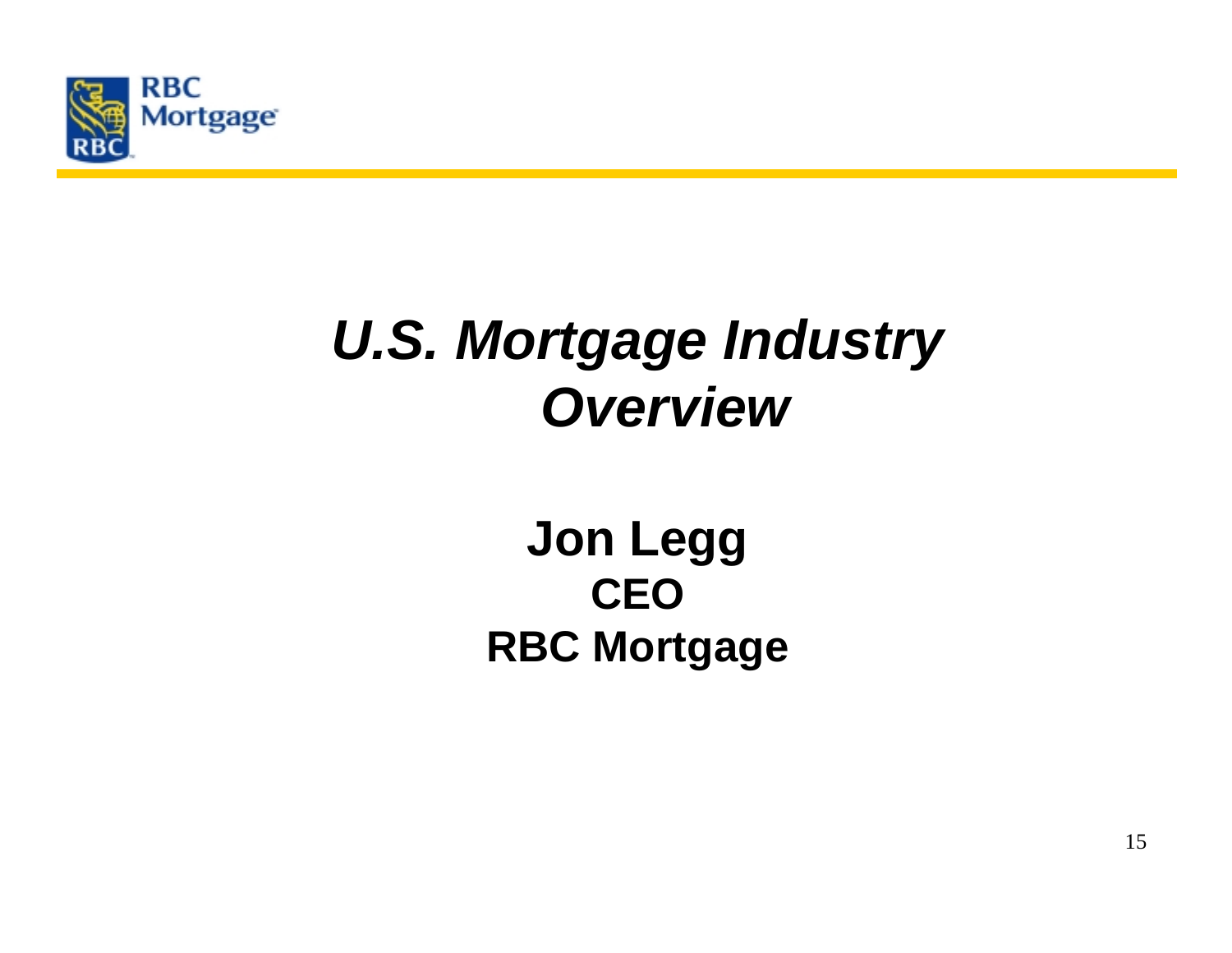

#### *U.S. Mortgage Instruments*

Common product types:

- Fannie Mae, Freddie Mac, Ginnie Mae: **30,** 25, 20, **15**, <sup>10</sup> year fixed rate
- $\checkmark$  Jumbo (Mortgages over \$333,700 for 2004)
- $\checkmark$  Adjustable Rate Mortgages (ARMs)
- $\checkmark$  Alt A mortgages (streamlined for borrowers with good credit)
- $\checkmark$  Home Equity Lines of Credit (HELOCs) / 2<sup>nd</sup> Mortgages
- $\checkmark$  Products repayable at any time without penalty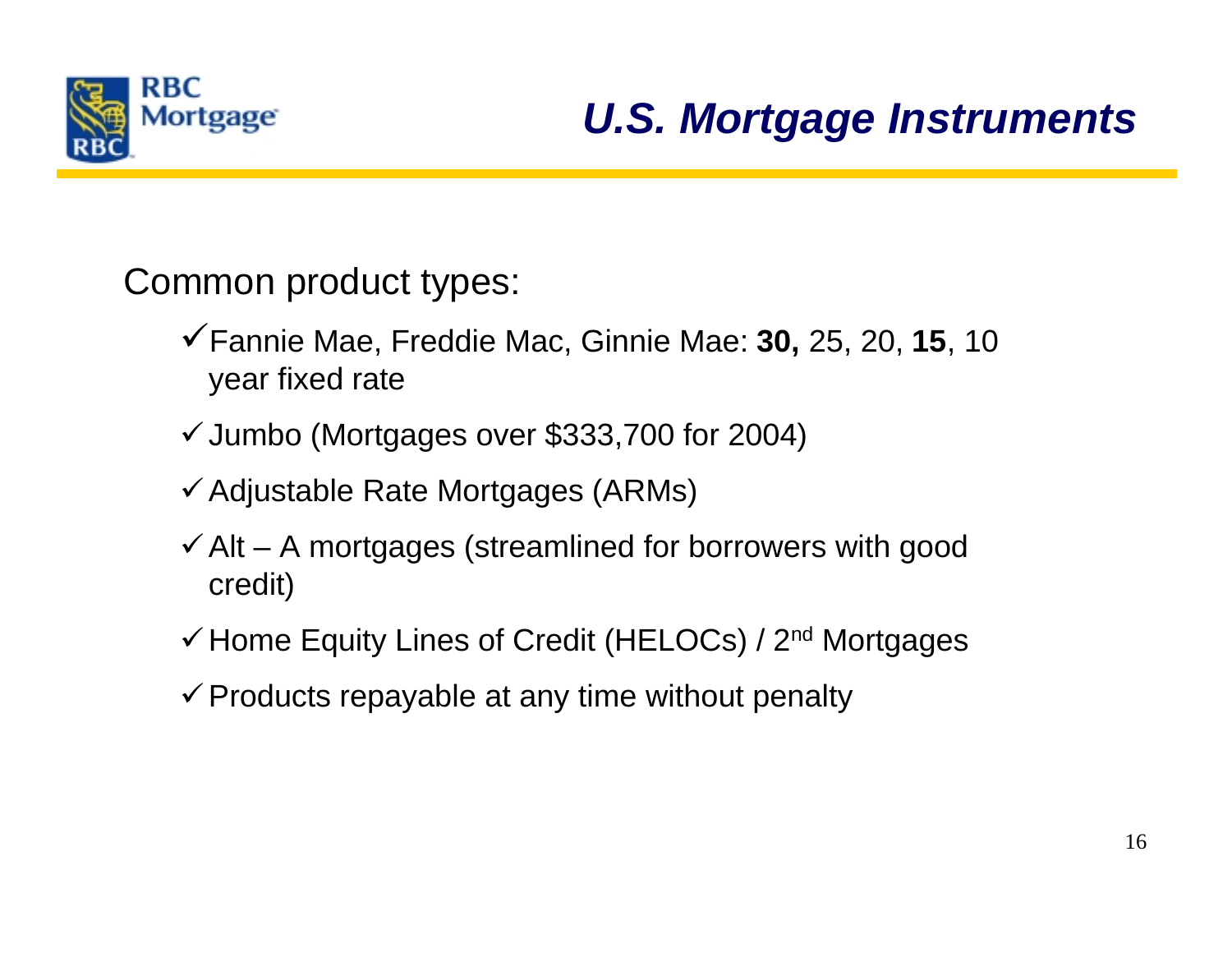

#### *New Purchases and Refinance*

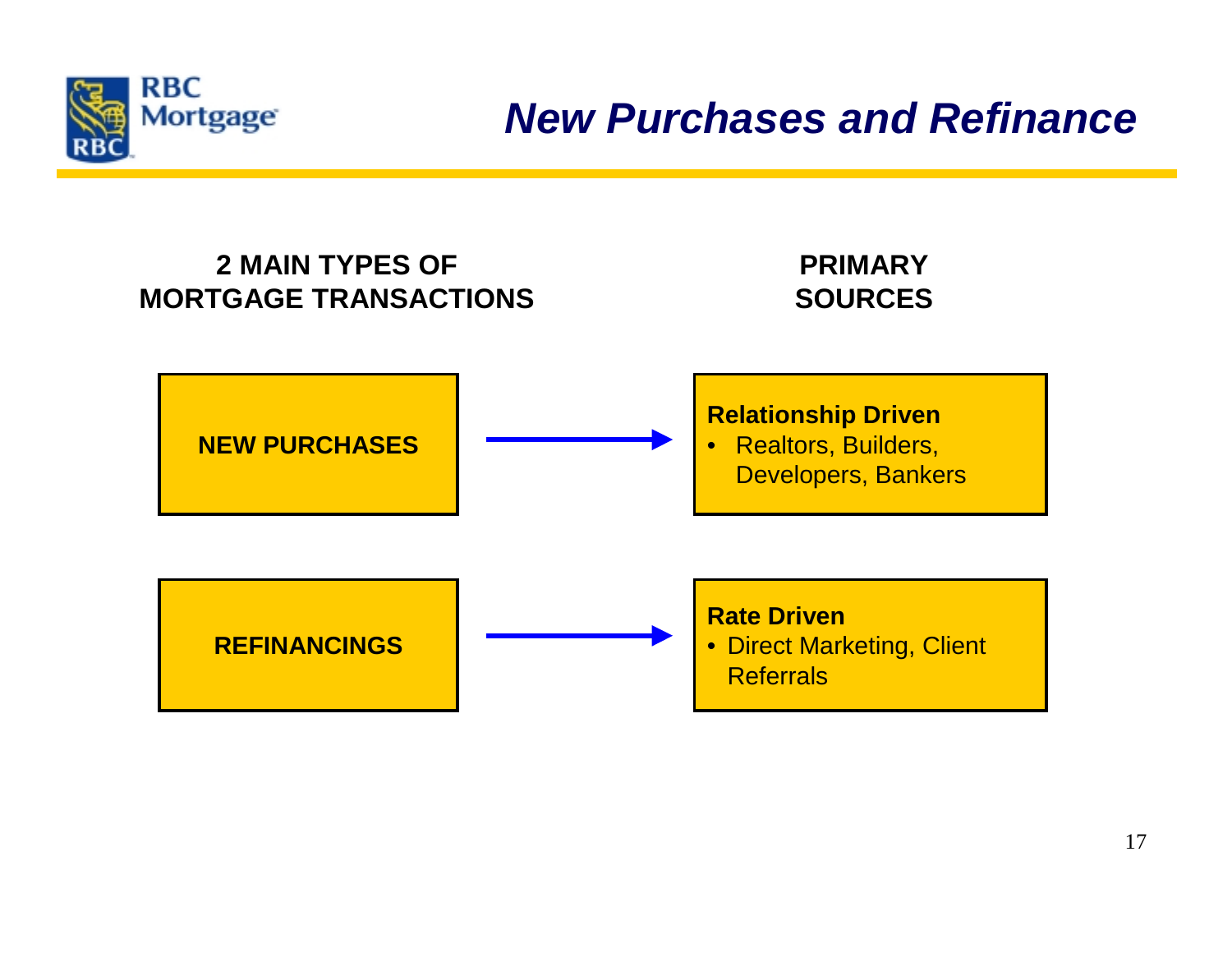

#### *U.S. Mortgage Industry Trend Refinance versus Purchase*



**\* Data source: Mortgage Bankers Association of America**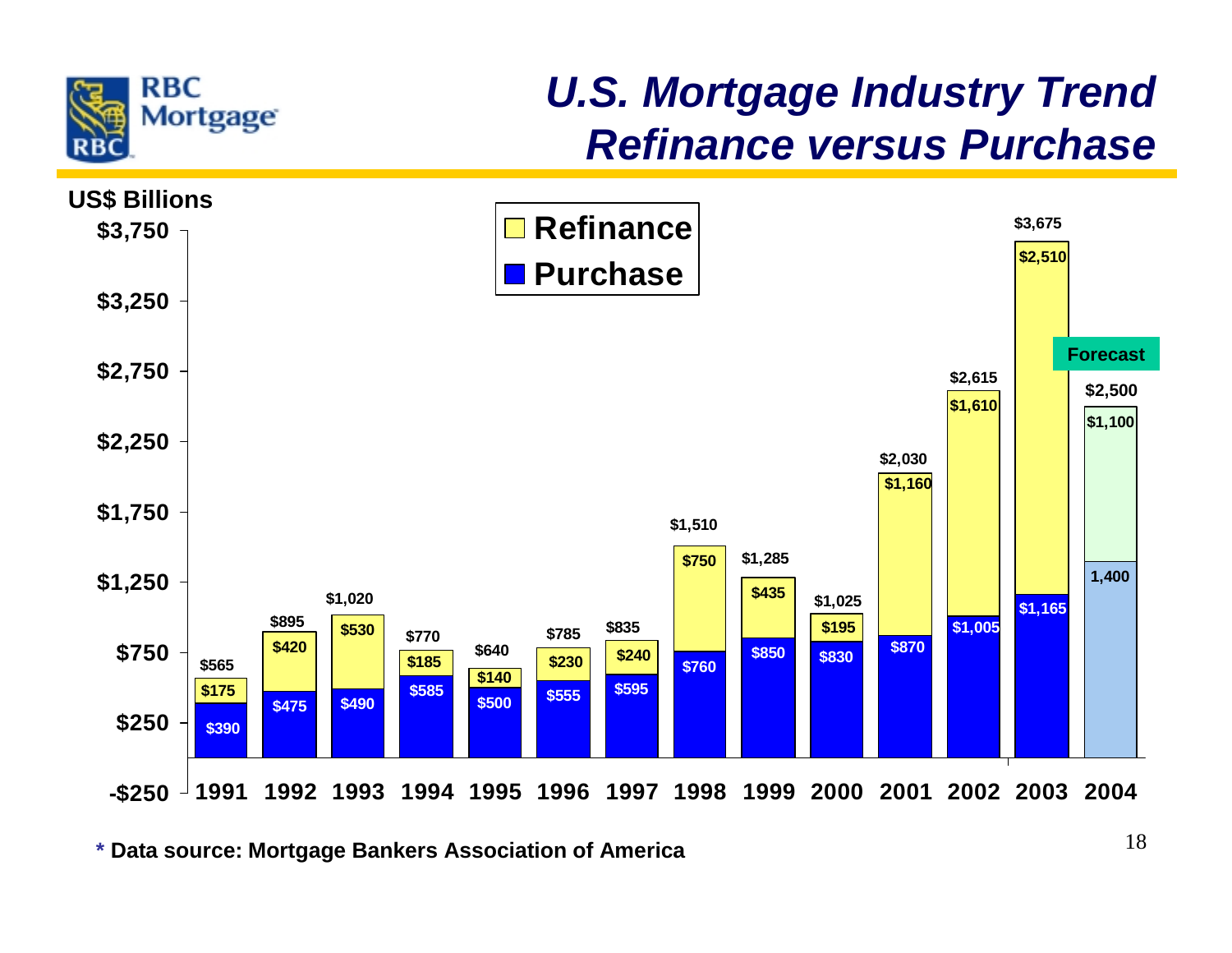#### *How Mortgage Banking Works in the U.S.* Mortgage



**RBC**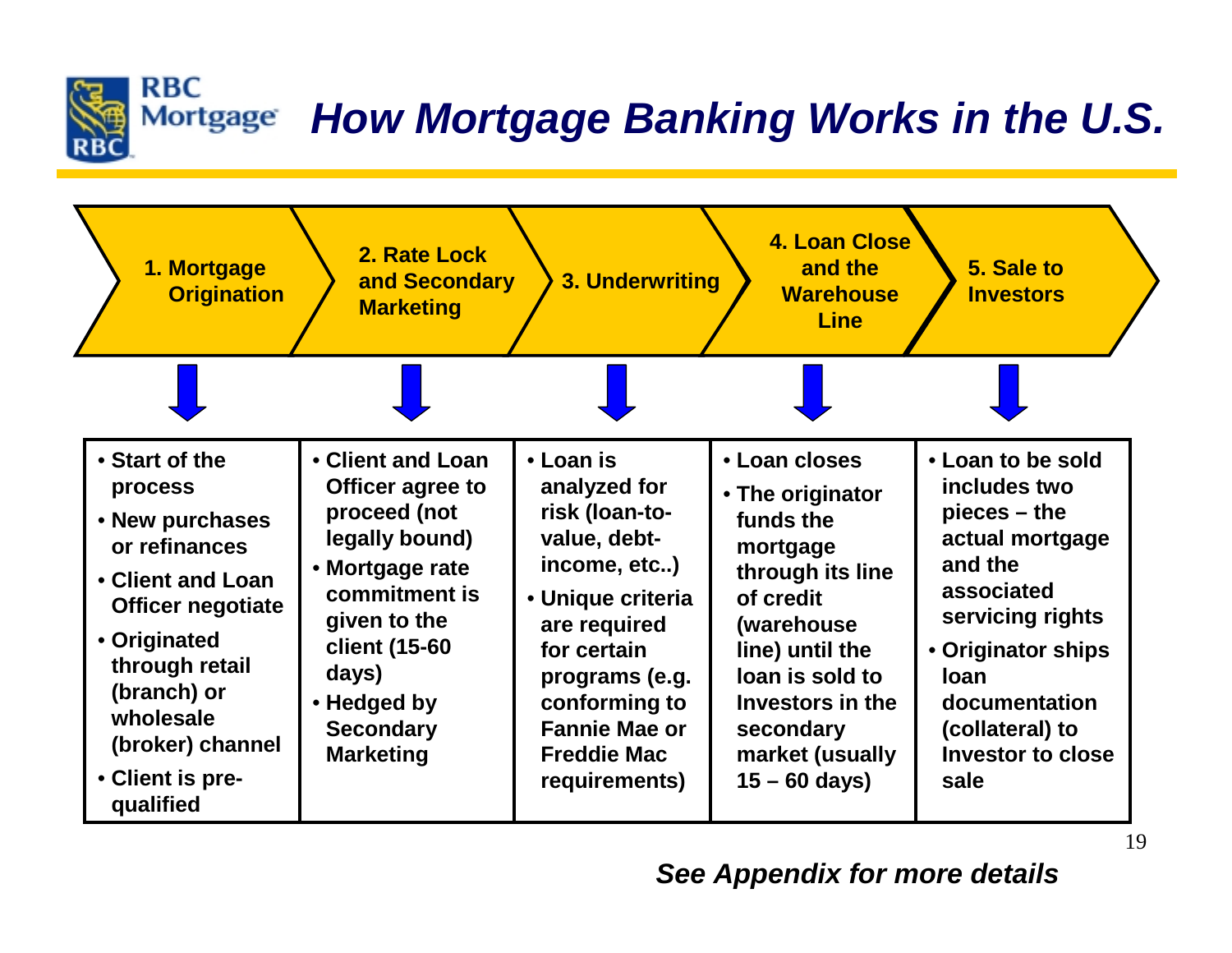## *How Money is Made in Mortgage Banking*



**RBC**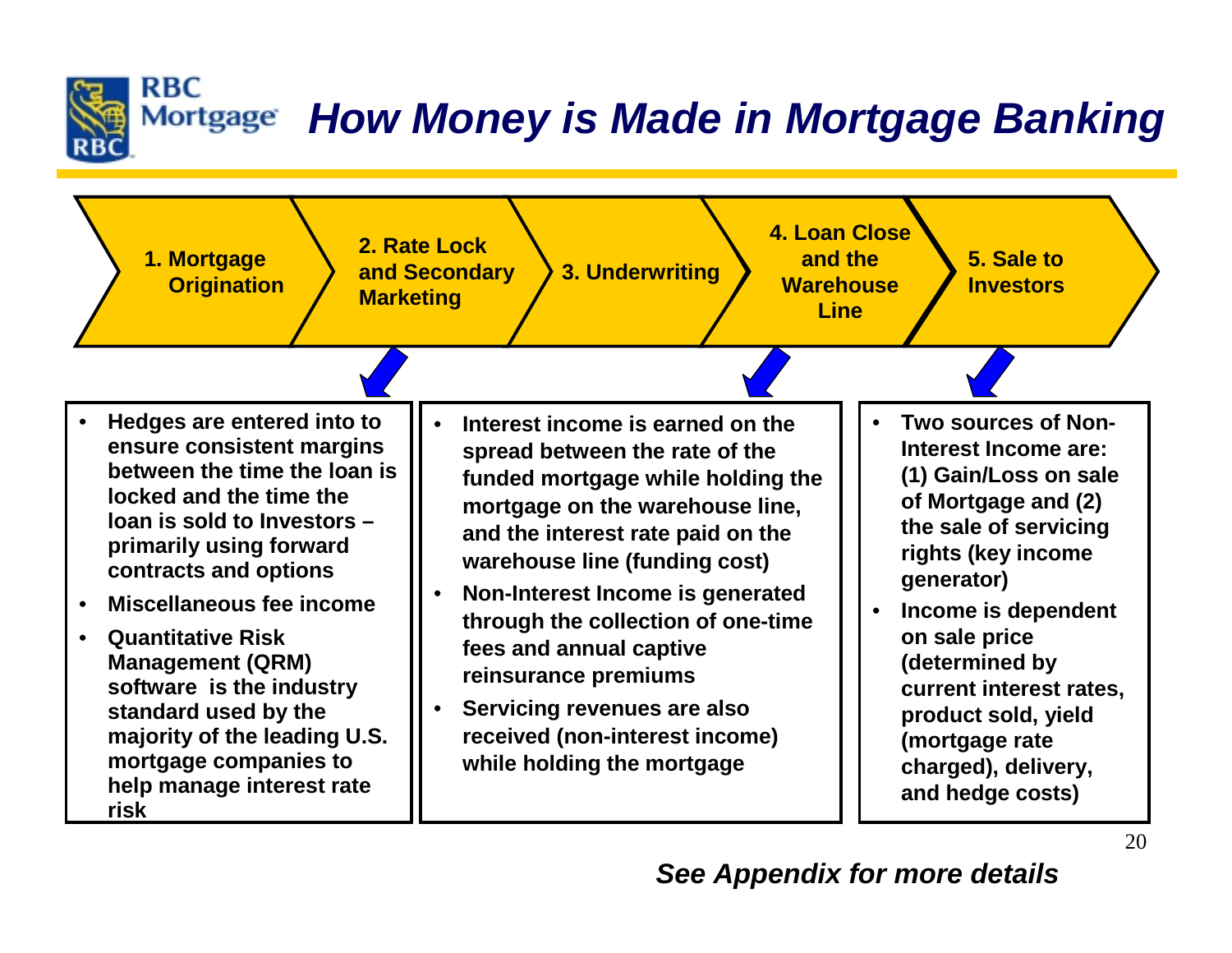

#### *RBC Mortgage Revenues*

| <b>US\$ millions</b>                                     | Q1/04 | Q1/03 | <b>Variance</b><br>Q1/04 vs<br>Q1/03 |  |
|----------------------------------------------------------|-------|-------|--------------------------------------|--|
| <b>RBC Mortgage revenue</b>                              | 27    | 53    | (26)                                 |  |
|                                                          |       |       |                                      |  |
| Variance due to:                                         |       |       |                                      |  |
| <b>Origination and warehouse volumes</b>                 |       |       | (28)                                 |  |
| <b>Hedging costs</b>                                     |       |       | (9)                                  |  |
| <b>Sterling Capital Mortgage acquisition &amp; other</b> |       |       | 11                                   |  |
| <b>Total variance</b>                                    |       |       | (26)                                 |  |
|                                                          |       |       |                                      |  |

21